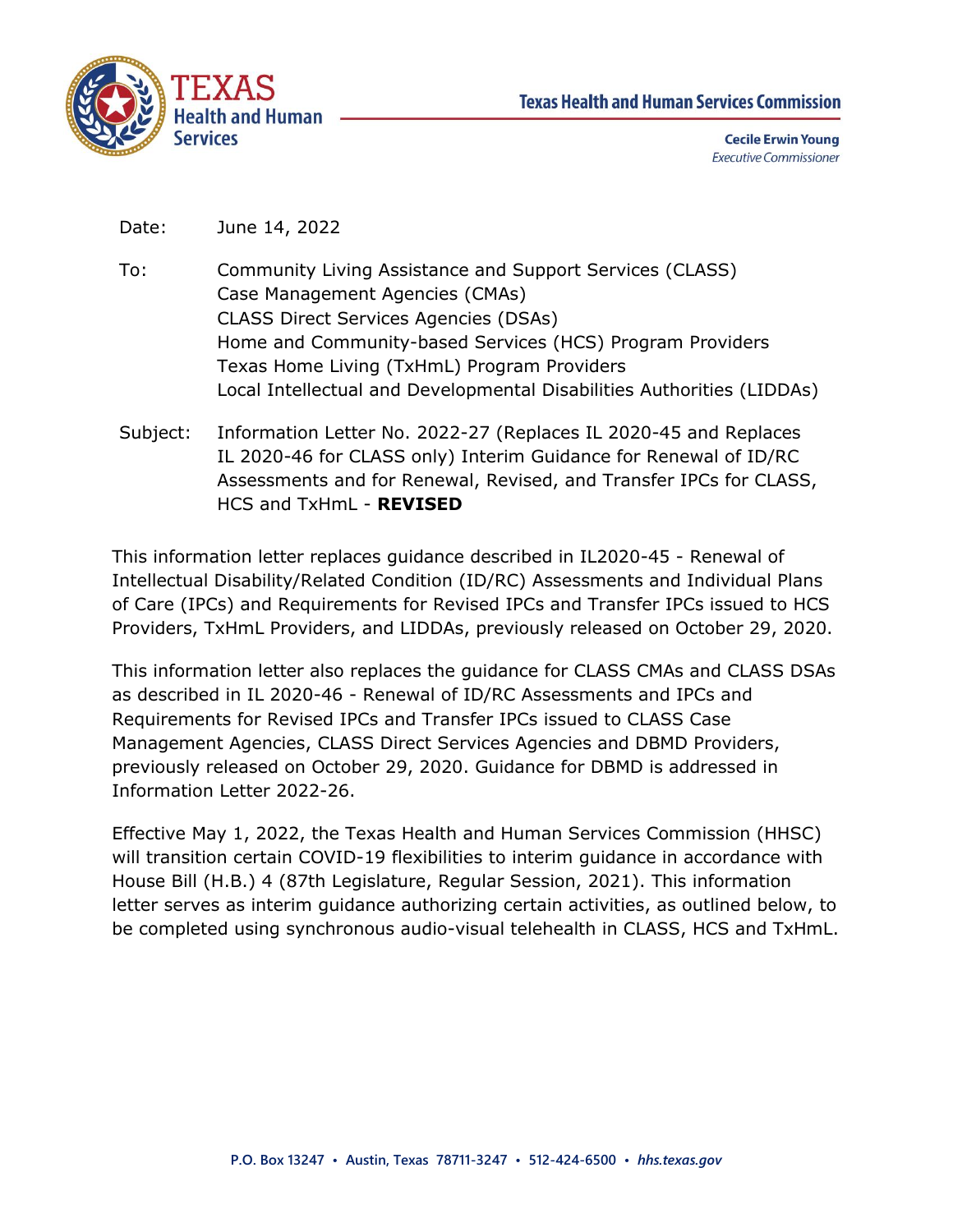Information Letter No. 2022-27 (Revised) Interim Guidance for Renewal of ID/RC Assessments and for Renewal, Revised, and Transfer IPCs for CLASS, HCS and TxHmL (Replaces IL20-45, and Replaces IL2020-46 for CLASS only) June 14, 2022 Page 2

When the federal Public Health Emergency (PHE) ends, initial assessments of the individual used to complete the *initial* ID/RC assessment **must be completed in person**. These include:

- All assessments used to determine *initial* Intermediate Care Facilities for Individuals with an Intellectual Disability or Related Conditions Level of Care (ICF/IID LOC), such as Determination of Intellectual Disability (HCS and TxHmL only) and Adaptive Behavior Level (CLASS, HCS, and TxHmL).
- Inventory for Client and Agency Planning (ICAP) for *initial* Level of Need (HCS and TxHmL only).
- Related Condition Eligibility Screening Instrument, if applicable.

Please see information Letter No. 2022-25, Ending of COVID-19 Flexibilities Related to Pre-Enrollment and Enrollment Activities, for more information.

Effective May 1, 2022, renewal and revision of the assessments listed above used to complete the ID/RC assessment can be done via audio-visual telehealth. Telephone contact may be used to obtain supplemental information for these assessments from sources other than the individual. Service planning team meetings can be held in person, via audio-visual telehealth, or by telephone.

Per standards of care, all audio-visual telehealth must be clinically appropriate, safe, and agreed to by the individual receiving services or by the legally authorized representative (LAR) of the individual. Audio-visual telehealth requires consent from the individual or the individual's LAR. Verbal consent is permissible and should be documented in the individual's record. Providers must be able to defer to the needs of the individual receiving services, allowing the mode of service delivery to be accessible, person-centered, and primarily driven by the individual's choice and not provider convenience.

In addition, the COVID-19 flexibility for renewal, revision, and transfer IPCs that allows for oral agreement from the individual or LAR in lieu of the individual's or LAR's signature on the IPC document will end when the federal PHE ends. After the federal PHE ends, for renewal, revision, or transfer IPCs, a program provider or LIDDA service coordinator must obtain the signature of the individual or LAR on the IPC document and any supporting documentation.

HHSC will be making updates to waiver handbooks to reflect this policy. Until handbook updates are completed, this interim guidance will serve as official HHSC policy.